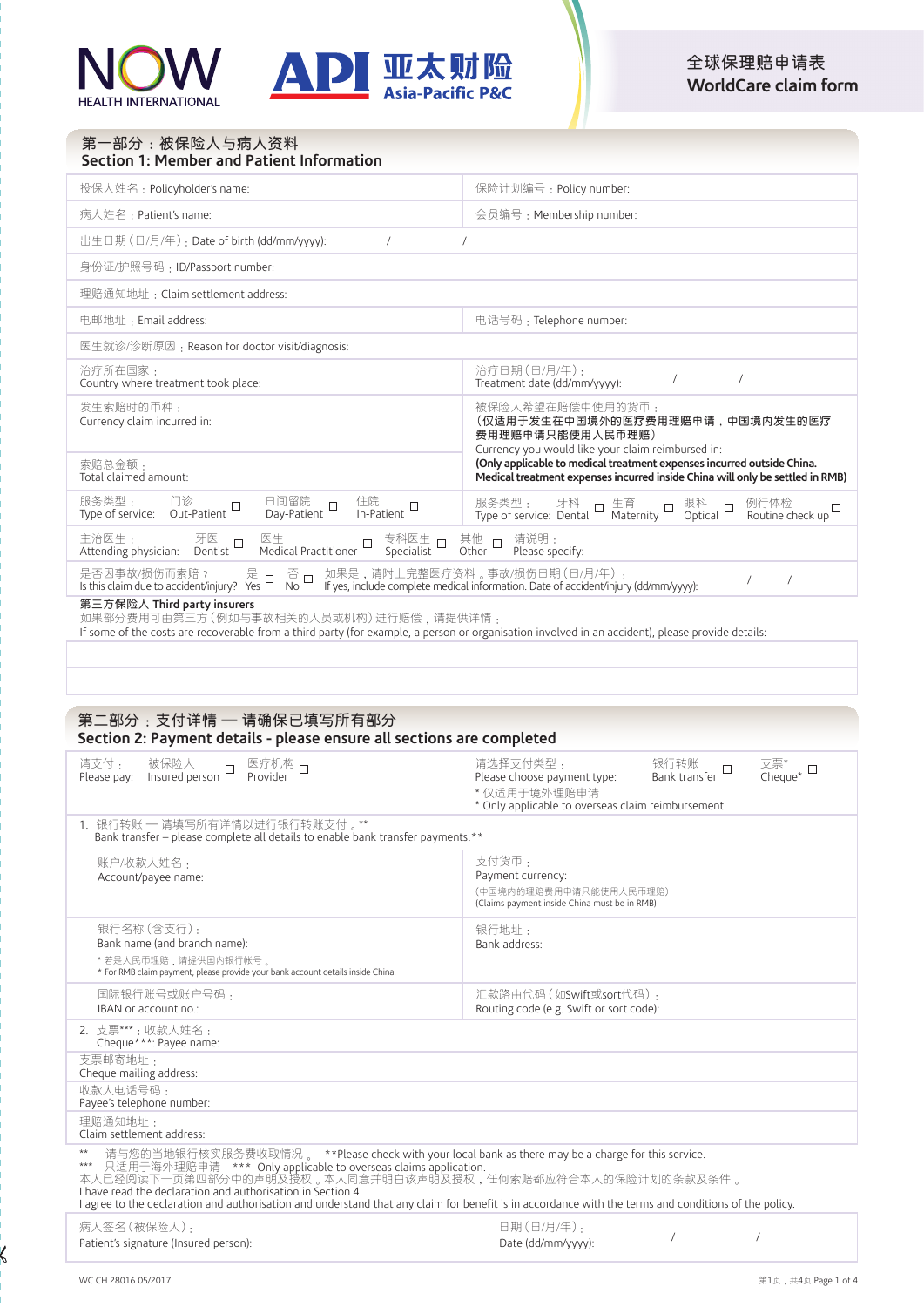# 第三部分: 医疗资料,日间留院或住院治疗金额高于人民币3,000的索赔(由负责治疗病人的医生填写) **Section 3: Medical information, day-patient and in-patient claims over RMB 3,000**

| (to be completed by the doctor responsible for the patient's treatment)                                                                                                                                                              |                                                                          |  |
|--------------------------------------------------------------------------------------------------------------------------------------------------------------------------------------------------------------------------------------|--------------------------------------------------------------------------|--|
| 病症:<br>Medical Condition:                                                                                                                                                                                                            | 诊断ICD10代码:<br>Diagnosis ICD10 code:                                      |  |
| 基本病因详情:<br>Details of any underlying cause:                                                                                                                                                                                          |                                                                          |  |
|                                                                                                                                                                                                                                      |                                                                          |  |
| 病人首次就医的具体时间? (日/月/年)<br>When did the patient first see a doctor? (dd/mm/yyyy)                                                                                                                                                        | $\sqrt{ }$<br>$\sqrt{2}$                                                 |  |
| 治疗/药物详情:<br>Details of treatment/medication:                                                                                                                                                                                         |                                                                          |  |
|                                                                                                                                                                                                                                      |                                                                          |  |
| 手术详情 (如有):<br>Details of operation (if any):                                                                                                                                                                                         |                                                                          |  |
|                                                                                                                                                                                                                                      | 诊疗程序代码:<br>Procedure code:                                               |  |
| 医院详情 (如适用):<br>Hospital details (if applicable):                                                                                                                                                                                     | 治疗日期(日/月/年):<br>$\sqrt{2}$<br>$\sqrt{2}$<br>Treatment date (dd/mm/yyyy): |  |
| 姓名:<br>Name:                                                                                                                                                                                                                         |                                                                          |  |
| 地址:<br>Address:                                                                                                                                                                                                                      |                                                                          |  |
|                                                                                                                                                                                                                                      |                                                                          |  |
| 入院日期(日/月/年):<br>$\sqrt{2}$<br>$\sqrt{2}$<br>Admission date (dd/mm/yyyy):                                                                                                                                                             | 出院日期(日/月/年):<br>$\sqrt{2}$<br>$\sqrt{2}$<br>Discharge date (dd/mm/yyyy): |  |
| 医生声明:<br><b>Medical Practitioner Declaration:</b><br>谨此声明,本人是病人的医生,就本人所知及所信,所填资料均正确无误。<br>I declare that I am the patient's Medical Practitioner, and that the particulars given are, to the best of my knowledge, true and correct. |                                                                          |  |
| 姓名(正楷填写):                                                                                                                                                                                                                            | 官方印章:                                                                    |  |

| 姓名(正楷填写):<br>Print name:         |  | 官方印章:<br>Official stamp: |
|----------------------------------|--|--------------------------|
| 签名:<br>Signature:                |  |                          |
| 日期(日/月/年):<br>Date (dd/mm/yyyy): |  |                          |

若被保险人的保险计划包含住院现金津贴:如果病人在医院渡过了一整夜而无需付费,请附上医院提供的确认函,并加盖医院印章。门诊直付网络: 保险人有可能会与相关医院商议直接付款。请在治疗前致电保险人的客户服务团队予以安排,号码为 +(86) 400 077 7500 / +(86) 21 6156 0910。 If your policy includes a hospital cash benefit: If the patient stayed in hospital overnight without charge please include confirmation from the hospital including the hospital stamp.

Direct Billing: It may be possible for the insurer to arrange direct settlement with the hospital involved. Please call our Customer Service team before treatment to arrange this on +(86) 400 077 7500 / +(86) 21 6156 0910.

 $\frac{1}{a}$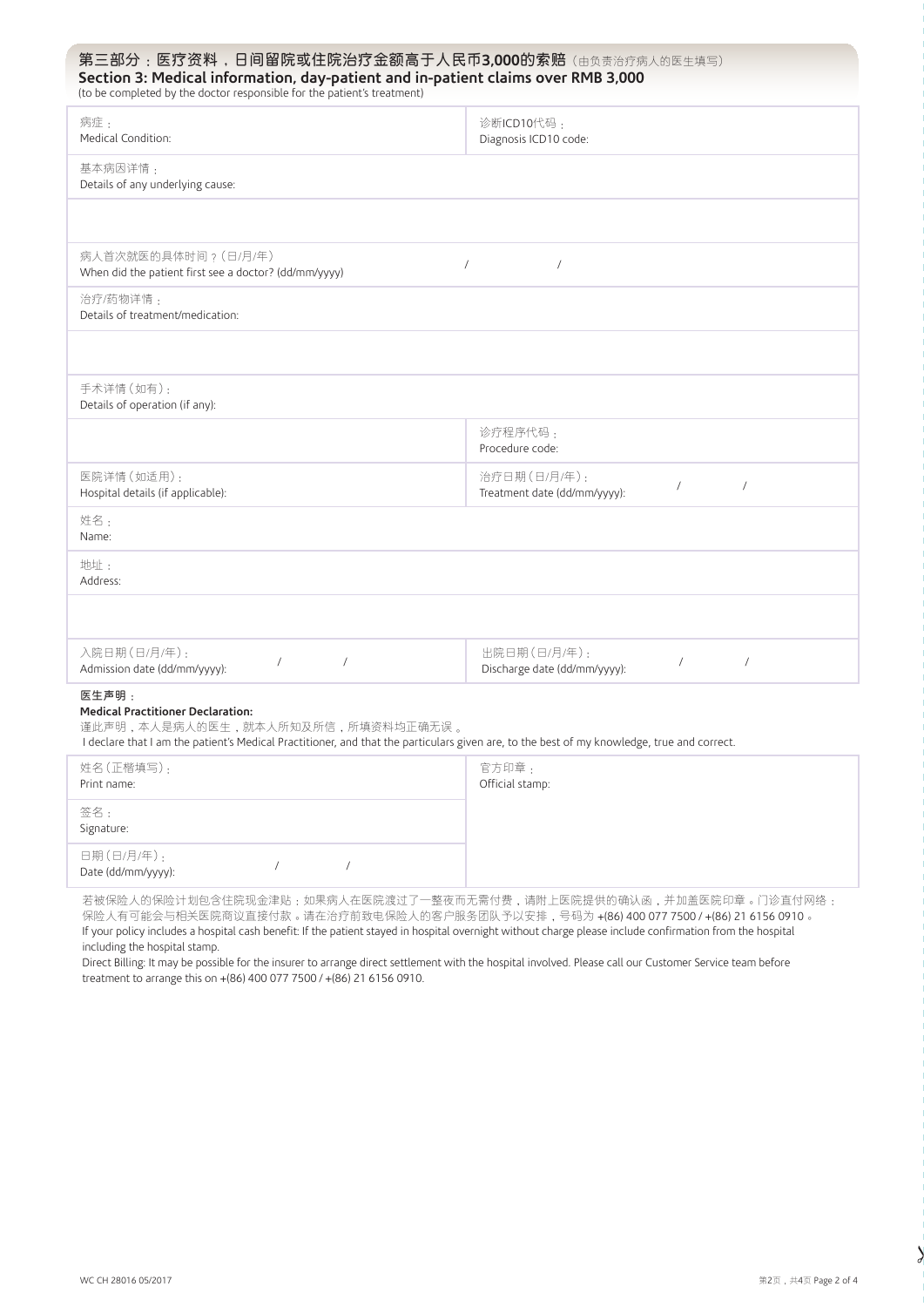## 第四部分:声明及授权 **Section 4: Declaration and authorisation**

#### **資料保障**

在审核您的理赔申请的过程中,保险人将收集到部分与被保险人相关的 信息。该信息将被用于确认您的保障范围、管理已签发的保险计划以及 处理赔案。被保险人的信息可能因为上述目的而被转交至核保人、医生、 醫療援助公司及理賠管理人。

任何协助管理您的保险计划的第三方亦需承担相同的保密责任。除上述者 外,被保险人的姓名及联系资料将不会向其他组织披露。

如果保险赔偿金为非人民币,本人委托保险人办理以所给付的保险金金额 为限的购汇业务。

本人明白時康管理顧問(上海)有限公司為保險人委托之保單管理服務 商,特在此同意及授权保险人将应支付给本人的保险金先支付给时康管理 顧問(上海)有限公司,然后由時康管理顧問(上海)有限公司再把保險金 支付給本人。

对于发生在事先约定的医疗机构内,针对特定的或本保险人已经事先担保 的医疗项目,本人在此授权该医疗机构或预先指定的第三方代表本人向 保险人索赔,保险人应该直接支付给该医疗机构或指定的第三方。

#### **聲明**

特此声明,本人是病人/病人的监护人\*(如果病人小于16岁)(\*请删去 不適用者)。

本人希望获取赔偿,并声明就本人所知及所信,所提供资料均真实、正确 及完整,即便并非本人亲笔书写。

本人明白,本人為欺詐或企圖欺詐保險人或其代理人而提供錯誤、不完整 或有误导性的事实或数据属违法。惩罚包括监禁、罚款、拒绝赔偿、取消 保單及法定損害賠償。

本人同意上述资料保障声明,并明白该理赔申请应符合保险人保险计划的 条款及条件。

本人同意保险人或其代理人必要时可从医生处查阅医疗报告,以便保险人 或其代理人可以處理本人的理賠要求。

本人(不)\*希望在医疗报告送达保险人或其代理人之前查看医疗报告。\* 如果被保險人希望查看報告,請刪除"不"字。

本人谨同意授权治疗过本人或向本人提供过建议的任何医生和/或医院向 保险人或其代理人提供其可能要求的与该理赔相关的任何资料。

填妥并由病人与医生签名后(当需要时),请将该表及随附的发票和付款 收据寄回至时康管理顾问(上海)有限公司,转交,亚太财产保险有限公司, 中国上海市虹口区吴淞路218号宝矿国际大厦11楼1103室-1105室, 郵編:200080。

#### **Data protection**

The insurer will collect certain information about the insured member in the course of considering claims. This information will be processed for the purposes of underwriting the insured member's insurance coverage, managing any policy issued and administering claims. The insured members' information may be passed to underwriters, medical practitioners, medical assistance companies and claims administrators for these purposes.

The same duty of confidentiality is required of any third parties to whom the administration of the insured member's policy may be subcontracted. The insured members' name and contact details will not be disclosed to other organisations (except as stated above).

If the chosen claim settlement currency is not RMB, I authorise Asia-Pacific Property & Casualty Insurance Co., Ltd. to purchase foreign exchange for claim reimbursement up to the policy benefit maximum.

I understand that Now Health International (Shanghai) Limited has been appointed by Asia-Pacific Property & Casualty Insurance Co., Ltd. to be the policy administrator for this policy. I hereby agree and authorise Asia-Pacific Property & Casualty Insurance Co., Ltd. to settle my claim payment to Now Health International (Shanghai) Limited first and then remit the claim payment to me accordingly.

For Direct Billing cases or where a guarantee of payment has been put in place, when medical treatment has been received by a pre-appointed provider, I hereby authorise the provider or pre-appointed third party to bill my insurance company, who will make payment of any benefit directly to the provider or pre-appointed third party.

#### **Declaration**

I hereby declare that I am the patient/patient's guardian\*(if the patient is under 16 years of age) (\*please cross out if not applicable).

I wish to claim benefit and declare the information I have given is, to the best of my knowledge, true, correct and complete even if it is not in my own handwriting.

I understand it is unlawful for me to knowingly provide false, incomplete or misleading facts or information to Asia-Pacific Property & Casualty Insurance Co., Ltd. or its appointed representative for the purpose of defrauding or attempting to defraud Asia-Pacific Property & Casualty Insurance Co., Ltd. or its appointed representative. Penalties may include imprisonment, fines, denial of coverage, rescission of benefits and legal damages.

I agree to the data protection declaration above and understand that cover is provided in accordance with the terms and conditions of the Asia-Pacific Property & Casualty Insurance Co., Ltd. policy.

I consent to Asia-Pacific Property & Casualty Insurance Co., Ltd. or its appointed representatives to seek medical reports if needed from my medical practitioner, so that Asia-Pacific Property & Casualty Insurance Co., Ltd. or its appointed representative can deal with my claim.

I do (NOT)\* wish to see the medical report before it is sent to Asia-Pacific Property & Casualty Insurance Co., Ltd. or its appointed representative. \*Delete the word NOT if you wish to see the report.

I hereby consent to authorise any doctor and/or hospital who has treated or advised me to provide Asia-Pacific Property & Casualty Insurance Co., Ltd. or its appointed representative with any information they may require in connection with this claim.

When completed and signed by the patient and medical practitioner (when appropriate), please return this form and the accompanying invoices and payment receipts to Asia-Pacific Property & Casualty Insurance Co., Ltd., c/o: Now Health International (Shanghai) Limited, Room 1103–1105, 11/F, BM Tower, No. 218 Wusong Road, Hongkou District, Shanghai 200080, China.